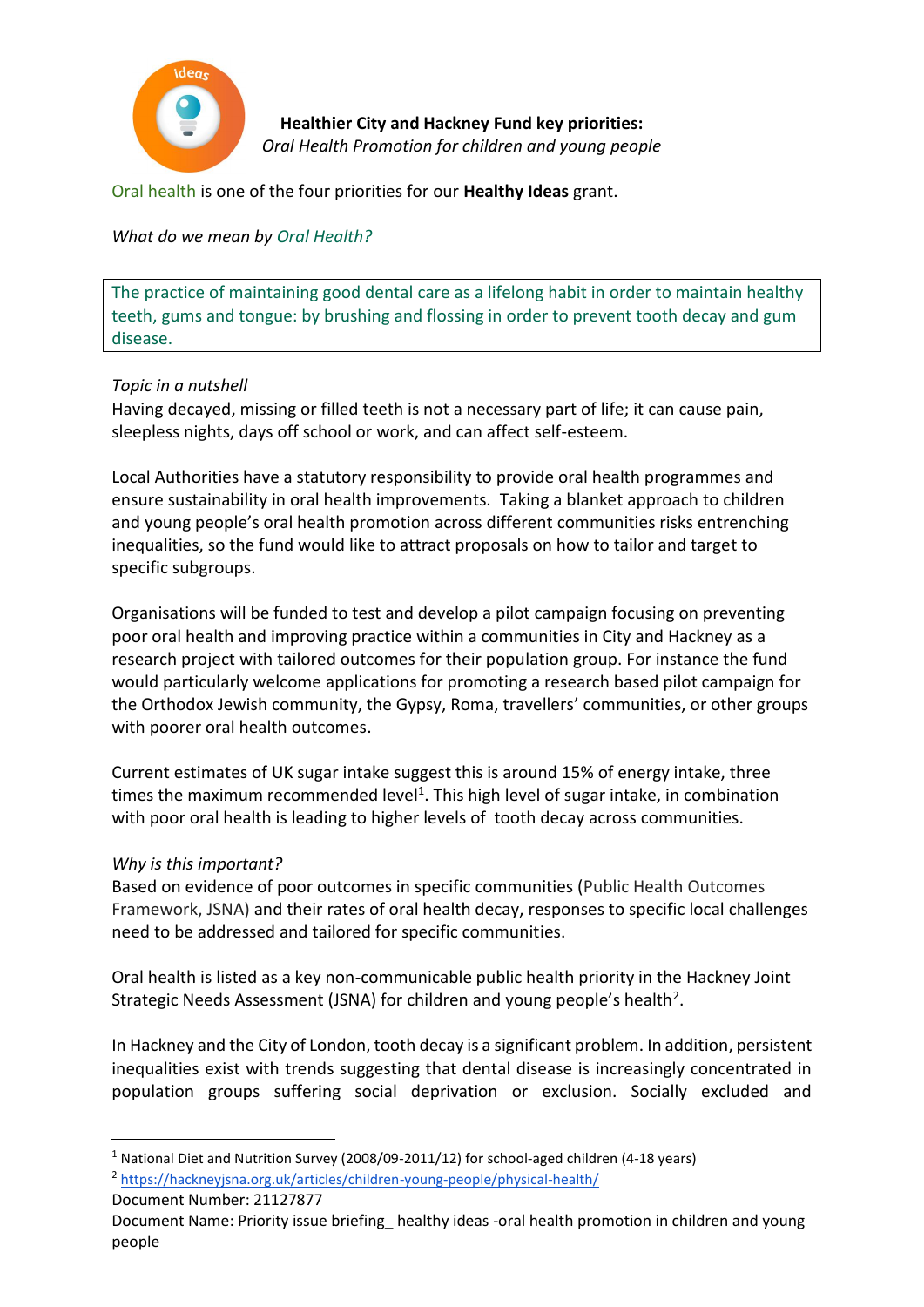disadvantaged people suffer the effects of poor oral health with the added disadvantage of poor access to dental care and preventative services.

The 2012 dental survey of five year olds suggests that the oral health of children in Hackney got worse between 2008 and 2012, with the percentage with decay experience rising from 29.7% in 2008 to 31.4% in 2012<sup>3</sup>.

Whilst deprivation is a strong predictor of poor oral health, ethnicity can also play a part, with the last 5-year-old dental survey showing that Chinese and Eastern European children are more at risk. Five year old Asian children in Hackney had much higher rates of tooth decay (45%) compared to White children (32%). The lowest rates of tooth decay were found in Black children (23%)<sup>4</sup>.

In March 2014, 55% of children living in Hackney accessed dental services compared to 60% for London and 68% for England. There is wide variation in child access rates in Hackney Wards. Only 8.7% of children living in Hackney aged 0-2 years access dental services compared to 13.2% for London and 19.9% for England. Access rates are better for older children at 76.2% for 6-9 year olds and 73.7% for 10-16 year olds.

In two studies of dental health carried out in Hackney, it was found that oral health amongst five year old children from the Charedi community was significantly worse than the borough as a whole as well as the London and England averages, and a huge issue of Public health concern. A recent health needs assessment for the Orthodox Jewish community found children from this community were twice as likely as the Hackney average to have decayed teeth. The mean average of decayed teeth per child was 2.38 amongst the Charedi community compared to 1.0 for Hackney.

## *What are our areas of interest?*

We will consider applications that propose new ways to address the topic area, but are particularly interested in the following:

- Developing and testing campaigns for children and young people in particular communities similar to the 'book and brush at bedtime' initiative<sup>5</sup>, using behavioural insights to ensure messages are acted on
- Programmes that support early years staff across healthcare, social care and education, providing knowledge and skills to give advice and signpost to local services.
- Social campaigns that help people celebrate positive oral health.

Document Number: 21127877

**.** 

Document Name: Priority issue briefing\_ healthy ideas -oral health promotion in children and young people

 $3$  [1] Public Health England (2013). National Dental Epidemiology Programme for England: oral health survey of five-year old children in 2012

<sup>&</sup>lt;sup>4</sup> [1] Public Health England (2013). National Dental Epidemiology Programme for England: oral health survey of five-year old children in 2012

<sup>5</sup> [https://www.local.gov.uk/book-and-brush-bedtime-dinosaur-douglas-london-borough-hammersmith-and](https://www.local.gov.uk/book-and-brush-bedtime-dinosaur-douglas-london-borough-hammersmith-and-fulham)[fulham](https://www.local.gov.uk/book-and-brush-bedtime-dinosaur-douglas-london-borough-hammersmith-and-fulham)